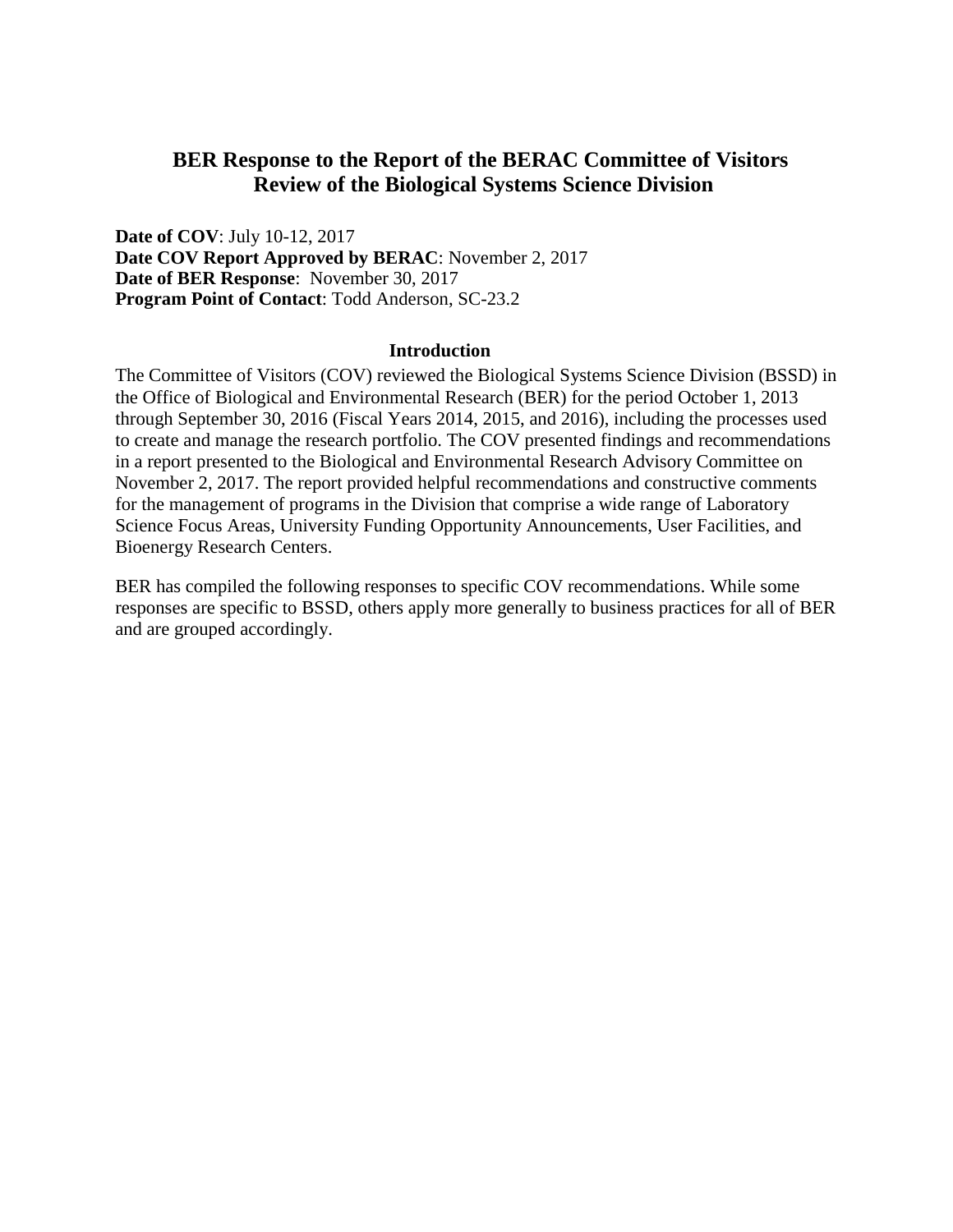| <b>COV Recommendation</b>                                                                                                                                                                                                                                                                                                                                                                                                               | <b>Response</b>                                                                                                                                                                                                                                                                                                                                                                                                                                                                                                                                                                                                                                                                                                                                                                                        |  |
|-----------------------------------------------------------------------------------------------------------------------------------------------------------------------------------------------------------------------------------------------------------------------------------------------------------------------------------------------------------------------------------------------------------------------------------------|--------------------------------------------------------------------------------------------------------------------------------------------------------------------------------------------------------------------------------------------------------------------------------------------------------------------------------------------------------------------------------------------------------------------------------------------------------------------------------------------------------------------------------------------------------------------------------------------------------------------------------------------------------------------------------------------------------------------------------------------------------------------------------------------------------|--|
| <b>General Comments for BER</b>                                                                                                                                                                                                                                                                                                                                                                                                         |                                                                                                                                                                                                                                                                                                                                                                                                                                                                                                                                                                                                                                                                                                                                                                                                        |  |
| Planning for responses to funding<br>reductions should be in place to<br>facilitate the necessary transitions, and<br>priorities for maintaining programs<br>should be transparent.<br>Consideration of a funding mechanism<br>for BER to evaluate research ideas that<br>are not included in active Funding<br>Opportunity Announcements (FOAs) is<br>recommended.                                                                     | BER strives to be as transparent as possible with planned<br>reductions to programs. However, when appropriation of<br>funds by Congress does not match the Department's Budget<br>Request in any given year, BER must make unplanned<br>changes to its portfolio to align with the appropriation.<br>BER thanks the COV for a thorough review of the Division's<br>funding mechanisms. The SC annual Open Call solicitation,<br>which is open to receive proposals throughout the fiscal year,<br>is a mechanism whereby BER program managers can invite<br>ideas from the research community independent of the more<br>targeted FOAs issued by BER. The Laboratory Science<br>Focus Areas (SFAs) also have considerable flexibility to<br>pursue new and/or emerging BER-relevant scientific ideas. |  |
| The Internal Comments section in<br>PAMS should contain a notation on<br>proposals that the Program Manager<br>(PM) views as high-risk/high-reward at<br>the time of award. In future reviews,<br>publications should be grouped by<br>program.                                                                                                                                                                                         | BER will provide explicit notation to those projects where<br>consideration of high-risk/high-reward was taken into<br>account as a recommendation for funding.<br>BER is currently evaluating effective mechanisms to track<br>and analyze publications resulting from its programs.                                                                                                                                                                                                                                                                                                                                                                                                                                                                                                                  |  |
| The pre-proposal process should be<br>more selective, such that a smaller<br>number of pre-proposals are advanced<br>to a full submission.<br>The COV strongly valued the<br>summaries provided for the timelines of<br>the SFAs and for the decision processes<br>on the cases not following the<br>established trajectory. The COV<br>recommends that these summaries be<br>made available, where possible, in<br>future COV reviews. | BER agrees with the COV. The preproposal process is<br>intended to screen for those ideas that most closely align with<br>the FOA and the goals for BER programs for full proposal<br>preparation and review.<br>BER appreciates the COV feedback. This was a new element<br>to the materials provided to the COV this year in hopes that it<br>would clarify SFA initiation, management and review of<br>research conducted at the DOE Laboratories.                                                                                                                                                                                                                                                                                                                                                  |  |
| In a number of the SFA proposals, the<br>long-term goal or the Grand Challenge<br>addressed was not always evident.<br>Since the National Laboratory<br>interdisciplinary teams were established<br>to address more difficult research<br>projects that could not likely be<br>successfully completed in a single<br>laboratory setting, the "Grand<br>Challenge" should be evident in each<br>plan.                                    | BER will work with the Labs to explicitly clarify the overall<br>goals for SFA research in the context of the BER Scientific<br>Grand Challenges and strategic plans for respective<br>Divisions.                                                                                                                                                                                                                                                                                                                                                                                                                                                                                                                                                                                                      |  |

## **Responses to Key Comments and Recommendations**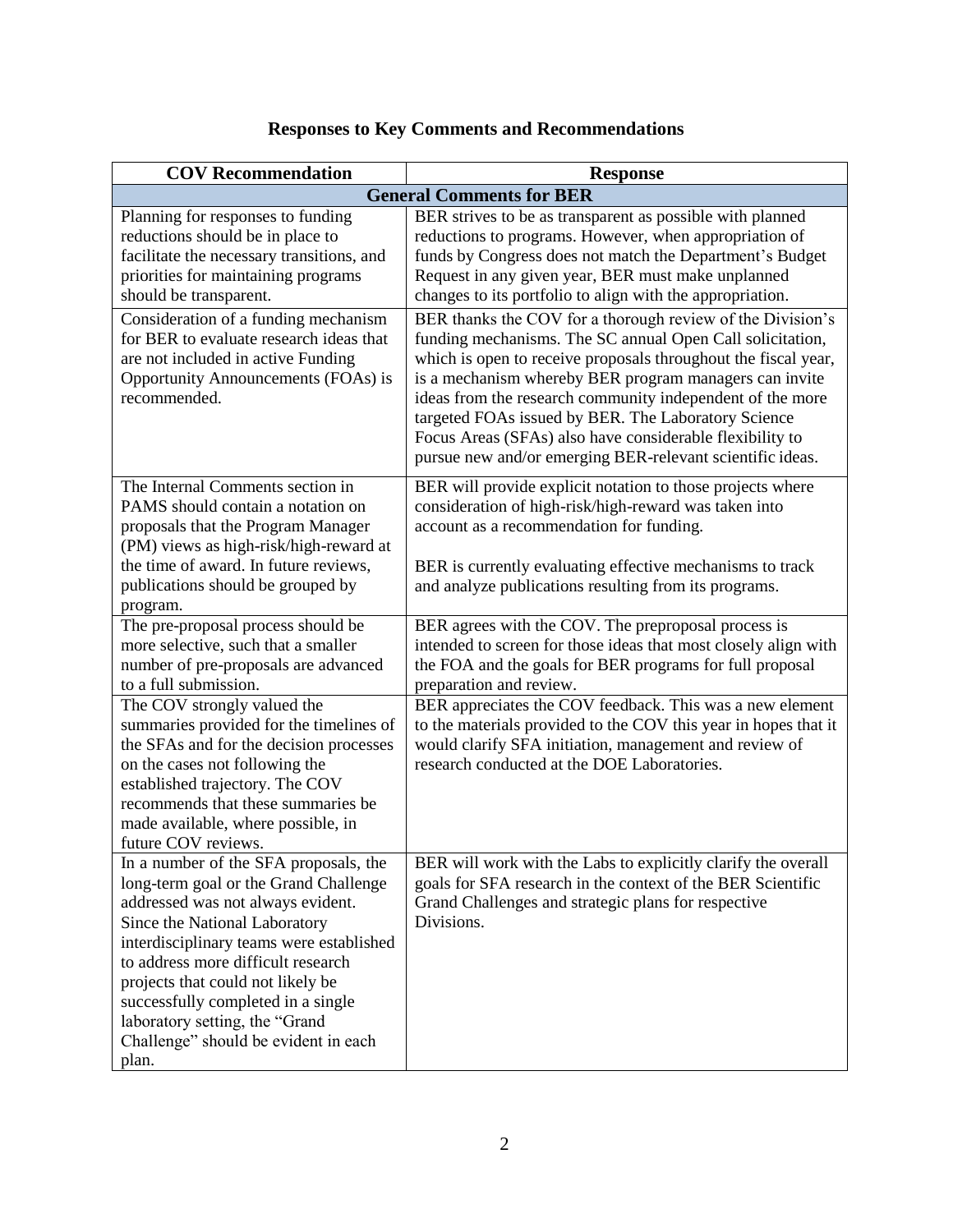| Numerical scores for proposal<br>evaluations should be subjected to an<br>appropriate statistical treatment before<br>ranking, and panels should be provided<br>time for discussion of proposal scoring<br>to adjudicate the decisions.                                                                                                                                                                     | Within DOE's Office of Science, numerical scores inform<br>funding decisions made by program managers. BER<br>welcomes helpful comments on improving analyses of scores<br>on applications, however DOE review panels cannot engage<br>in consensus scoring of proposals that would activate Federal<br>Advisory Committee Act restrictions.                                                                           |  |
|-------------------------------------------------------------------------------------------------------------------------------------------------------------------------------------------------------------------------------------------------------------------------------------------------------------------------------------------------------------------------------------------------------------|------------------------------------------------------------------------------------------------------------------------------------------------------------------------------------------------------------------------------------------------------------------------------------------------------------------------------------------------------------------------------------------------------------------------|--|
| The COV recommends careful<br>consideration of SFA leadership to<br>ensure the SFA has adequate and<br>inspired directors with sufficient time<br>to devote to project management.<br>The COV also notes that by<br>distributing the leadership roles,<br>potential opportunities may be<br>generated for other team members --<br>including junior scientists -- to assume<br>leadership responsibilities. | SFA leadership and mentorship is a prominent feature of<br>BER's SFA review process. Each SFA at the DOE Labs is<br>reviewed at least every three years and includes a discussion<br>of time allocation by the SFA leadership and management<br>plans.<br>Also included in the review is a discussion of succession<br>planning and leadership opportunities for junior scientists.                                    |  |
| The PMs should use all possible<br>strategies to gather wide input into the<br>content of FOAs during their<br>development stage.                                                                                                                                                                                                                                                                           | BER agrees. The BER program managers currently use<br>focused workshops, PI meetings, conferences, reviews,<br>literature, current agency objectives, and coordination with<br>other federal agencies to inform the content of FOAs.                                                                                                                                                                                   |  |
| <b>Facility Recommendations</b>                                                                                                                                                                                                                                                                                                                                                                             |                                                                                                                                                                                                                                                                                                                                                                                                                        |  |
| Partner institutions should be reviewed<br>more rigorously to ensure the Joint<br>Genome Institute (JGI) is getting the<br>expected level of productivity from its<br>partners.                                                                                                                                                                                                                             | The partner contributions to the JGI are evaluated every three<br>years as part of the JGI Triennial review process.                                                                                                                                                                                                                                                                                                   |  |
| Recommendation to carefully balance<br>the use of JGI for Bioenergy Research<br>Center (BRC) research with that of<br>smaller projects and users outside the<br>BRCs.                                                                                                                                                                                                                                       | The BRCs are offered up to 30% of JGI's sequencing<br>capacity but often do not utilize the full allocation in which<br>case JGI re-adjusts the allocation between the BRCs and the<br>Community Science Program (CSP) accordingly. Sequencing<br>projects performed for the BRCs are often complementary to<br>CSP sequencing projects and/or help develop new<br>capabilities due to the complexity of the projects. |  |
| While investment in the partners of the<br><b>Emerging Technologies Opportunity</b><br>Program (ETOP) program is currently<br>modest, enhanced oversight of the<br>choice and review of partners will be<br>needed if there is an increased<br>investment in this area.                                                                                                                                     | The ETOP programs at JGI is currently modest and will need<br>additional oversight if this area is to grow in the future.                                                                                                                                                                                                                                                                                              |  |
| A review of the Facilities Integrating<br>Collaboration for User Science (FICUS)<br>program should be conducted.                                                                                                                                                                                                                                                                                            | Review of the FICUS program is conducted as part of the JGI<br>Triennial review process.                                                                                                                                                                                                                                                                                                                               |  |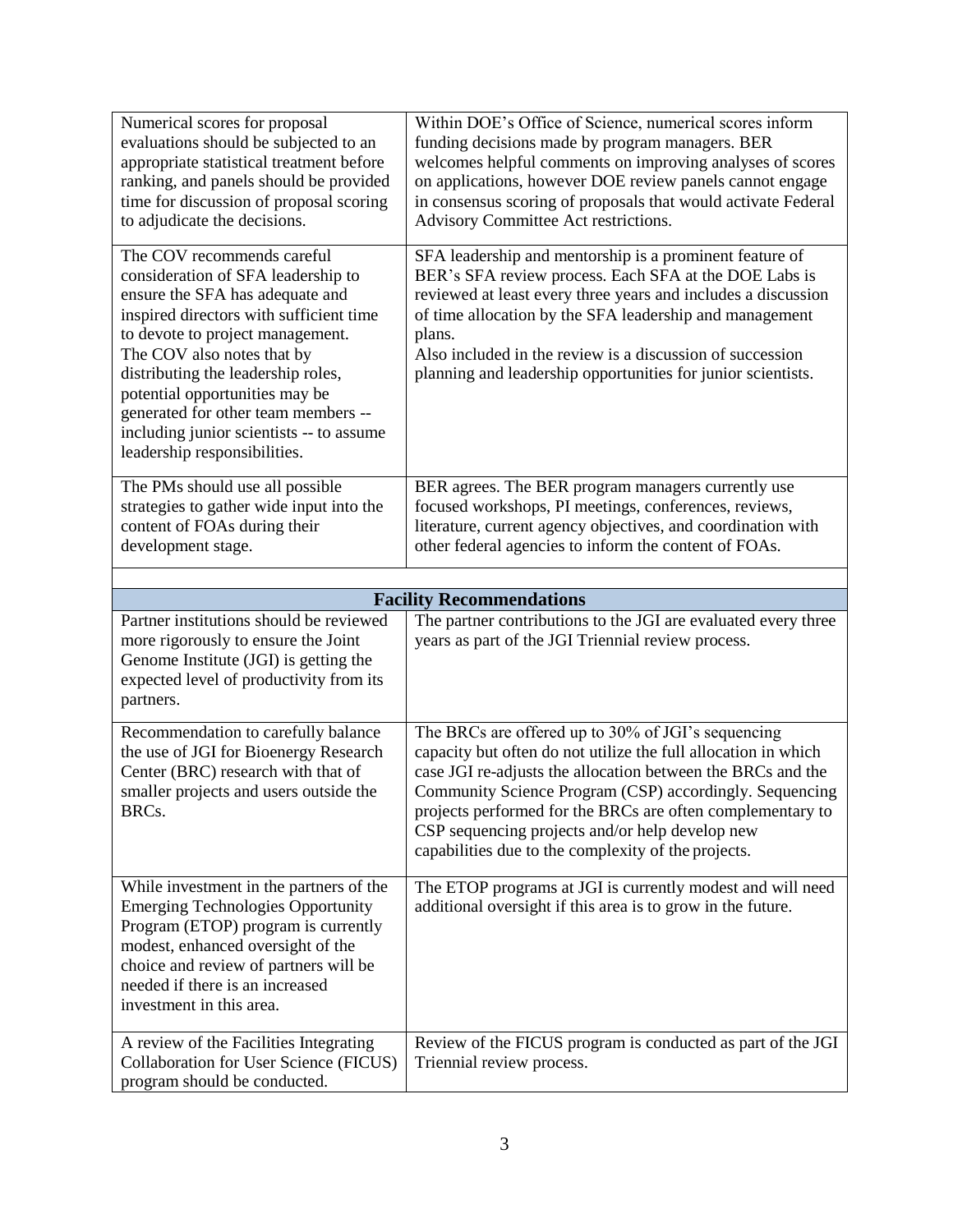| The COV recommends undertaking<br>new strategies to integrate and<br>coordinate JGI and DOE's Systems<br>Biology Knowledgebase (KBase)<br>activities.                                                                                                                                                                                                                                                                            | BSSD has taken significant steps to increase integration of<br>the JGI bioinformatics systems and the KBase project.<br>Integration of KBase and JGI was a key topic for reviews of<br>both projects in 2017. Both entities have developed and are<br>implementing a common collaboration/integration plan that<br>includes improving interoperability between systems and<br>connecting with NERSC for HPC.            |
|----------------------------------------------------------------------------------------------------------------------------------------------------------------------------------------------------------------------------------------------------------------------------------------------------------------------------------------------------------------------------------------------------------------------------------|-------------------------------------------------------------------------------------------------------------------------------------------------------------------------------------------------------------------------------------------------------------------------------------------------------------------------------------------------------------------------------------------------------------------------|
| The COV is concerned about the recent<br>actions within the Structural Biology<br>portfolio, emphatically encourages the<br>continued co-funding of these facilities<br>with NIH and other agencies, and urges<br>the BSSD management to restore the<br>program funding to its previous level to<br>enable mission-relevant research to be<br>optimally supported at the synchrotron<br>and neutron facilities in the U.S.       | BSSD thanks the COV for its concern and is working with<br>the DOE facilities to increase the relevance of these<br>capabilities to BER's current bioenergy and environmental<br>research goals. These capabilities are being advertised more<br>broadly in the program and BSSD is exploring multi-user<br>facility access to increase the potential for multidisciplinary<br>use of the capabilities in BER programs. |
| The COV recommends that plans are<br>developed to support the timely<br>upgrades of facilities that support<br>structural biology.                                                                                                                                                                                                                                                                                               | BSSD thanks the COV for the recommendation and is<br>working with colleagues in Office of Science (SC), Basic<br>Energy Sciences (BES), and other Federal partners on<br>timelines and planning horizons for upgrades to the DOE<br>synchrotron and neutron facilities.                                                                                                                                                 |
| DOE-BER should continue its<br>partnerships with other agencies in<br>supporting the Protein Data Bank<br>(PDB). Continued support is essential,<br>given that this data bank influences a<br>wide range of bioenergy research from<br>enzymology to cell biology, nationally<br>and internationally.                                                                                                                            | BSSD will continue to work with other Federal partners to<br>support the PDB and work to improve its relevance to the<br>BER Bioenergy and Environment research goals.                                                                                                                                                                                                                                                  |
|                                                                                                                                                                                                                                                                                                                                                                                                                                  |                                                                                                                                                                                                                                                                                                                                                                                                                         |
|                                                                                                                                                                                                                                                                                                                                                                                                                                  | <b>Specific BSSD Project Recommendations</b>                                                                                                                                                                                                                                                                                                                                                                            |
| Since the M2M imaging program is<br>primarily focused on technology<br>development, that aspect should be<br>better addressed in the proposals. For<br>proposals where a technology is<br>expected to be the objective of the<br>research, the COV recommends that the<br>initial request for white papers or pre-<br>proposals address plans for<br>dissemination and licensing of the<br>resulting technology, if appropriate. | BSSD is interested in supporting basic science leading to<br>development of new bioimaging technology under the M2M<br>program. BSSD also provides opportunities to continue R&D<br>activities beyond the basic science via the SBIR/STTR<br>annual FOAs.                                                                                                                                                               |
| The COV recommends a serious<br>modification of the KBase effort.                                                                                                                                                                                                                                                                                                                                                                | The COV review is retrospective and covers the period from<br>FY 2014 to FY 2016 and does not include a more recent<br>review of the KBase project completed in 2017. KBase has<br>undergone substantial organizational changes, the results of<br>which were not evident to the COV for the period reviewed.                                                                                                           |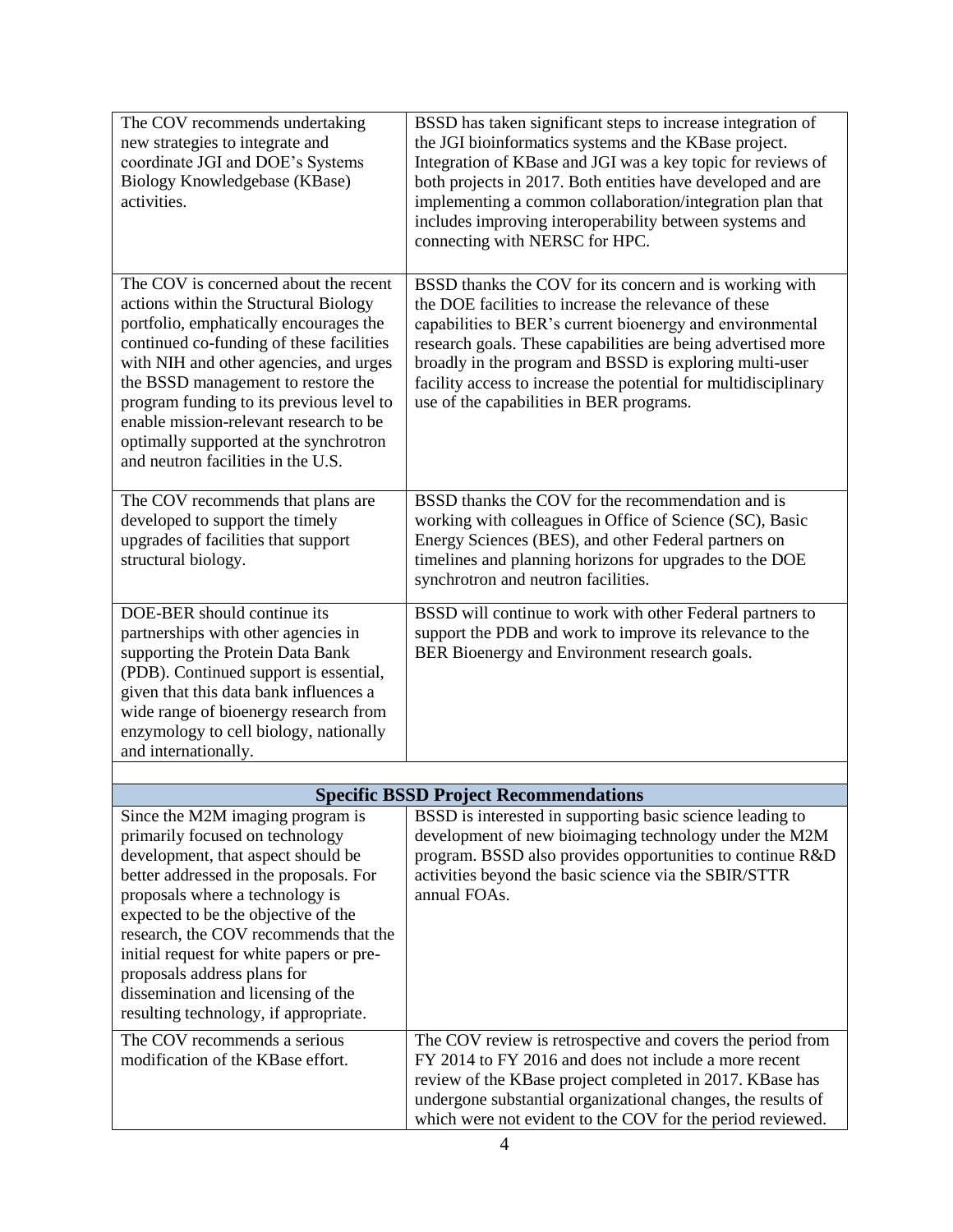| The COV is concerned with the         | BSSD encourages the use of KBase in the same context as    |
|---------------------------------------|------------------------------------------------------------|
| information that researchers who are  | BSSD encourages the use of BER User facilities such as JGI |
| DOE Laboratory employees are          | or EMSL. BSSD does not mandate the use of KBase by         |
| strongly encouraged to use KBase, and | researchers in its programs.                               |
| opines that the use should be         |                                                            |
| motivated by the choice of the best   |                                                            |
| resource, not from the DOE's          |                                                            |
| encouragement to use a particular     |                                                            |
| resource.                             |                                                            |
|                                       |                                                            |